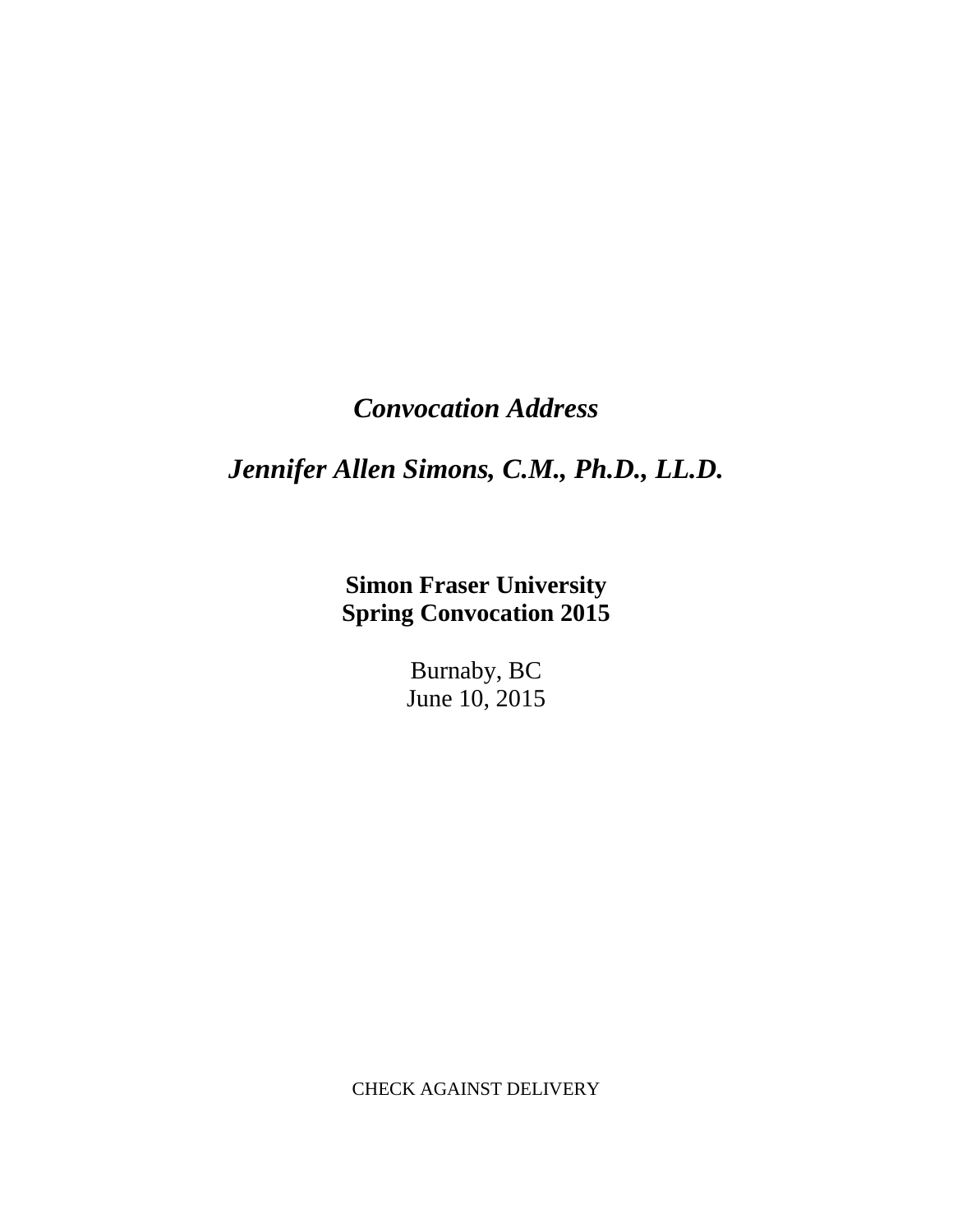Madame Chancellor, Mr. President, Members of the Platform Party, Graduating Students, Ladies and Gentlemen, I am deeply honoured to be here today to receive an Honorary Doctor of Laws degree from Simon Fraser University.

The University has been an integral part of my life for nearly forty years. I earned my Masters and Doctoral qualifications at Simon Fraser; and served for six years on the Board of Governors where I played a part in the continuing development of the dynamic, highly regarded institution Simon Fraser University has become.

The University is close to my heart and I have followed its progress for the last forty of its fifty years of existence, as it has become recognized nationally and internationally as a school of high standing. And I take immense pleasure in its continuing growth and in its fine reputation.

My work for peace, disarmament, international law and human security is a continuing work in progress - and oftentimes seemingly unsuccessful given the state of the world so I am deeply appreciative of the honour Simon Fraser University has conferred on me for my contribution.

And Fellow Degree Recipients who are graduating today, I congratulate you for your achievement, and commend you for the years of research and study you have undertaken. I hope that as you move on into the working world, utilize this learning, and immerse yourselves in the day-to-day activities of living, that you will continue to seek knowledge with an open mind and an open heart.

I made my career choice at Simon Fraser. Thirty-five years ago, here on Burnaby Mountain, I decided to establish The Simons Foundation - an operational and granting organization - with a mandate to work against the negative effects of technology, because I discovered that science and technological citizenship – that is ethics*-based science* was not the subject of discussion or reflection in the University.

I was concerned about this *absence of thought* on the negative effects of science and technology; and concerned because many scientific and technological developments are exceedingly inhumane and work **against** life - instead of **for** life.

For example weapon development has changed the nature of war from predominantly military to military killing to killings, on an immense scale, of civilians. In World War I the civilian death toll was 5%. In World War II the civilian death toll rose to 50%, with 10; and some 200,000 civilians killed by just two atomic bombs on Hiroshima and Nagasaki.

The Vietnam War civilian death toll rose to 90% with 400,000 killed by the Chemical Weapon, Agent Orange. And at present, in Vietnam, there are more than three million Agent Orange victims, including children of the second and third generations.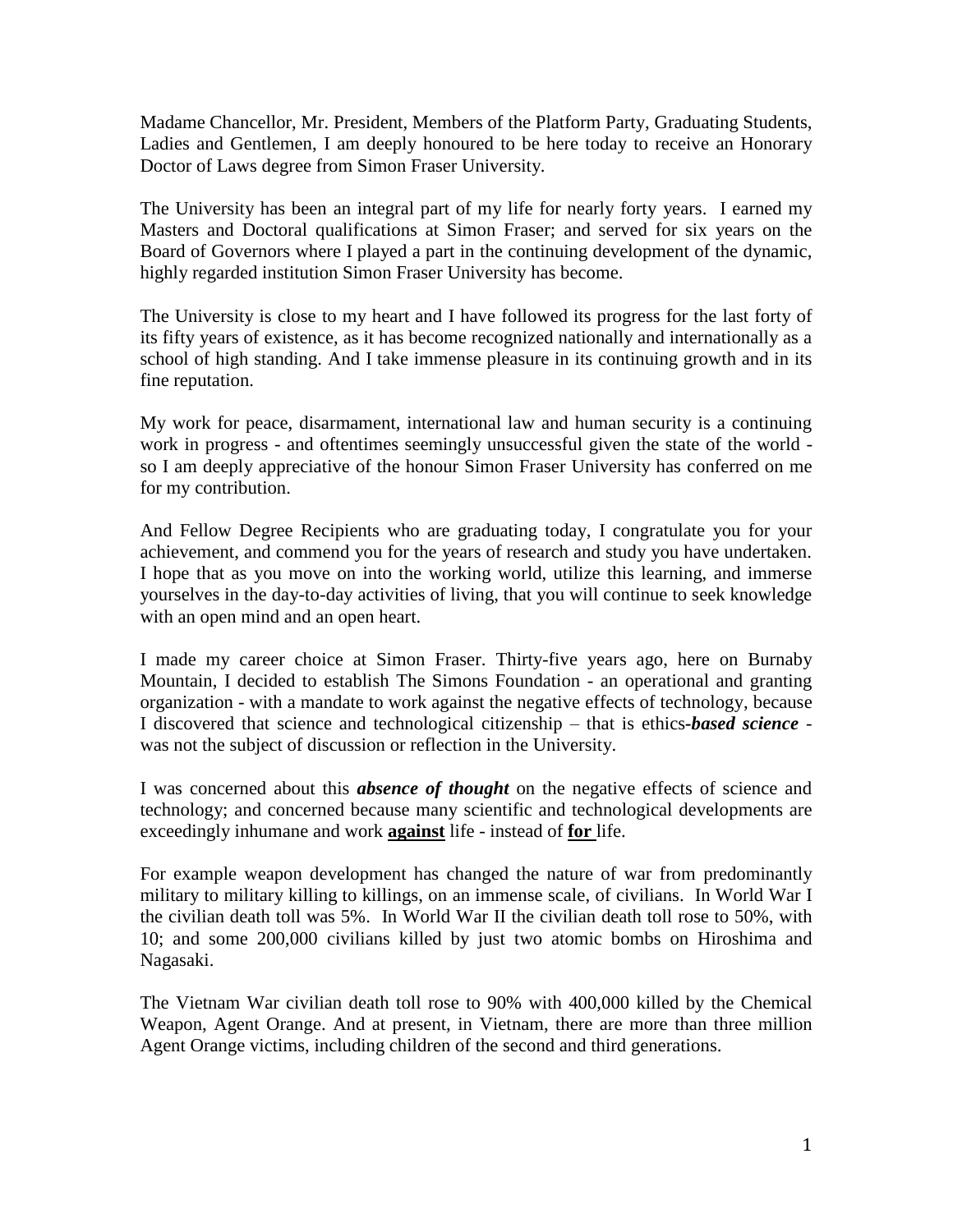In the recent Israeli- Gaza war according to U.N. figures, the civilian death toll was 72%. And in Syria, the government is using chemical weapons and other indiscriminate weapons – cluster munitions and barrel bombs - killing its citizens. All these civilian deaths are euphemistically labeled "collateral damage."

I chose nuclear disarmament as my specific area of focus because a contemporary nuclear weapon has a blast effect of far greater magnitude than the atomic bombs used on Japan. An attack on a highly populated city, with one nuclear weapon would kill one million outright, and another million people would die within a week. My goal was to eliminate these devastating weapons of mass destruction which I believe were - and still are - one of the greatest dangers faced by humanity.

The first grant from The Simons Foundation was to Simon Fraser University for a doctoral scholarship for a woman entering science.

There were no women on the faculty in Physics. I imagined that a woman physicist, pursuing research on radiation and the atom, would be a Marie Curie, and use her knowledge of atomic physics and radioactivity to alleviate suffering, rather than an Edmund Teller, the so-called father of the Hydrogen Bomb who used his knowledge to create immense capability for death and destruction.

I admit it was a sexist appointment and I acknowledge now that it is not an issue of man or woman. Rather it is an issue in the domain of *ethics and morality*. Nuclear Physicist and Nobel Prize Recipient, Sir Joseph Rotblat, concerned that Hitler was attempting to develop an atomic bomb, worked on the joint British and American Manhattan atom bomb project.

When he learned that the Germans efforts were failing, and was shocked to learn from the Manhattan Project Administrator that the bomb's development would continue because the real purpose was to drop it on Japan, as a demonstration to the Soviet Union, Sir Joseph withdrew from the project, the only scientist to do so. From then on he refused to work on weapons - and following Madame Curie - chose to apply himself to medical applications of nuclear physics of benefit to humanity.

Science and technology are doubled-sided. They always have a shadow side. The products of technology are not benign, not neutral, not outside morality. They are created, developed and used by human beings capable of distinguishing between right and wrong - *moral beings*.

A former Judge and Vice-President of the International Court of Justice questions whether a scientist can shut his mind to the purposes for which his expertize is required and reminds us that "the same rules of engineering that will construct a church will construct a torture chamber."<sup>1</sup> Yet the view of J. Robert Oppenheimer, Director of the

 $\overline{a}$ 

<sup>1</sup> C.G. Weeramantry, *The Lord's Prayer: Bridge to a Better World*, 1998,156)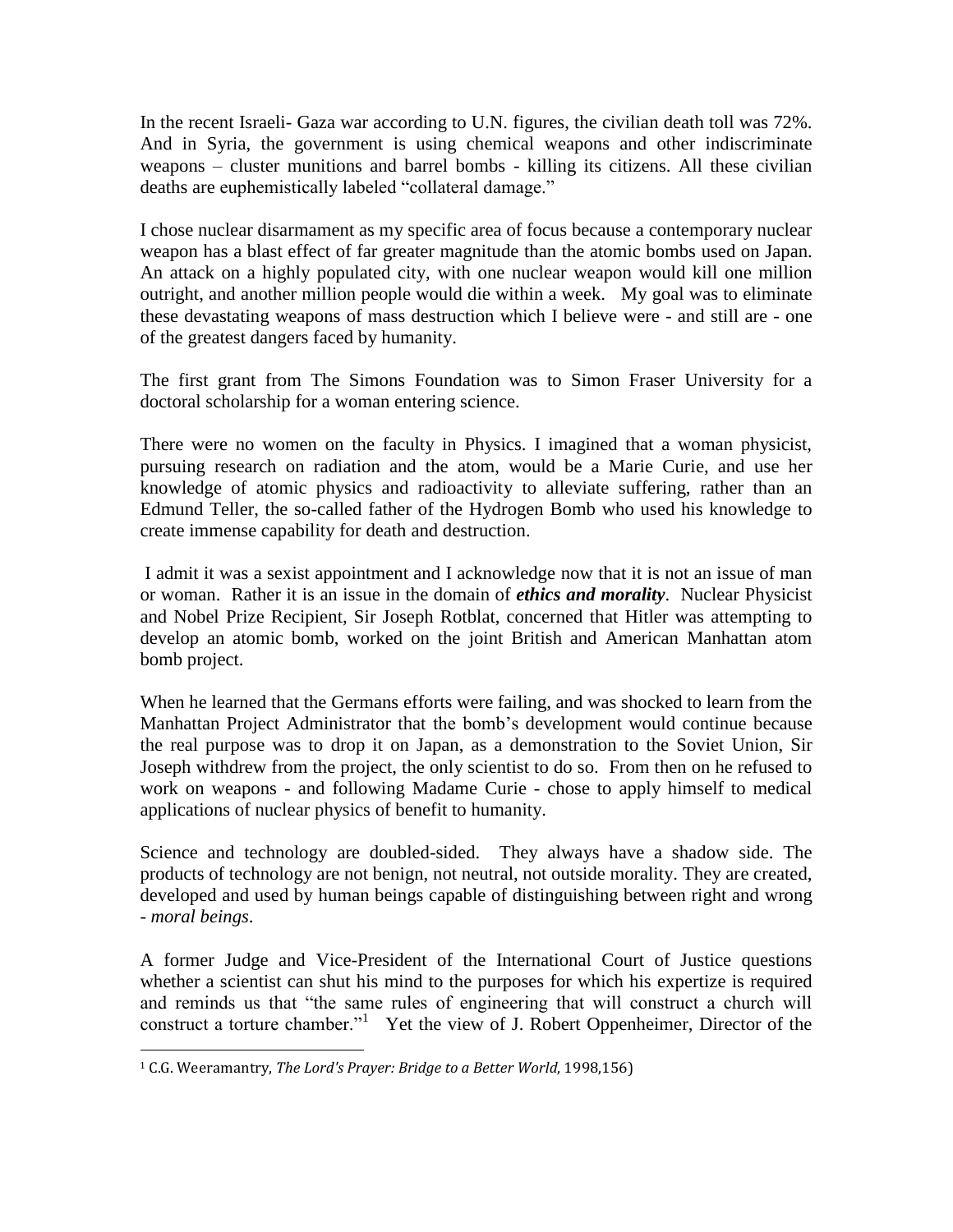Manhattan Atom Bomb Project is that "When you see something that is technically sweet, you go ahead and do it."<sup>2</sup>

Since the Enlightenment when the great humane ideals of freedom, justice and equality co-existed in harmony with scientific thought, the understanding of human progress, to paraphrase Albert Schweitzer, has dwelt more and more on the results of science and less and less on reflection on the individual, society, humanity and civilization.

The triumphant rise of technology, beginning during the Second World War, has transformed our world and is now beginning to threaten our survival. While there are many benefits - education, greater food availability, communications, and particularly in medical science, - technology has progressed to the extent where in many cases the dangers outweigh the benefits. We are experiencing dramatic changes to the balance of our climate and eco-systems.

Cambridge University Theoretical Physicist, John D. Barrow warns of the "prospect that scientific cultures like our own inevitably contain within themselves the seeds of their own destruction [and] will be the end of us. Our instinctive desire for progress and discovery," he says, "will stop us from reversing the tides in our affairs. Our democratic leanings will prevent us from regulating the activities of organizations. Our bias towards short-term advantage, rather than ultra-long planning, will prevent us from staving off disasters. In projecting "a future of increasing technological progress", he continues, "We may face a future that is increasingly hazardous and susceptible to *irreversible* disaster"<sup>3</sup>

Our species is at risk from climate change caused by the massive exploitation of the earth's natural resources: resulting in environment degradation of the land, the oceans and the air, destruction of the rain-forests, the overfishing of oceans, the loss of biodiversity and disappearance of thousands of species.

We are at a critical juncture - engaged in a struggle to maintain the delicate balance between progress achieved through technology and permanent destruction of this delicate balance. We see this struggle played out in microcosm, around - and potentially beneath the ground of -our University, between exploiters of the fossil fuel industry and those who understand that the proposed doubling of the pipe line, the transmission, storage and shipping of the tar sands product – one of the world's most polluting fossil fuels - not only pose contemporary environmental and health dangers. It is not only a *"Not In My Backyard*" protest - but also concern for the long-range prospects of our world. Continuing dependence on fossil fuels has catastrophic long term environmental and ecological consequences which endanger the lives of present and future generations.

 $\overline{a}$ <sup>2</sup> US Atomic Energy Commission Transcript of Hearing Before Personnel Security Board, p. 81 (1954).

<sup>3</sup> John D. Barrow, *Impossibility: The Limits of Science and the Science of Limits*, Oxford, 1998, 112,150,74; my emphasis)